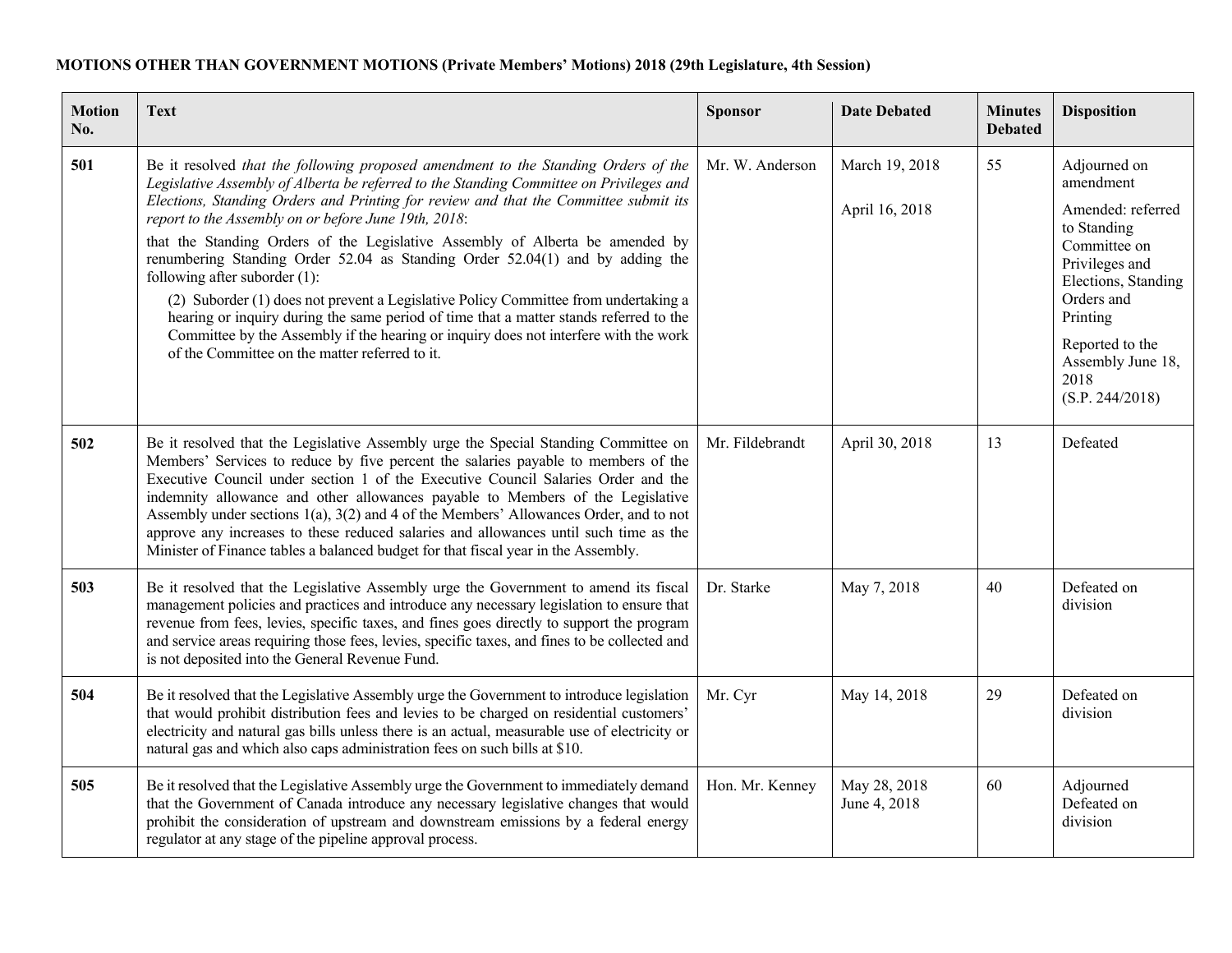| <b>Motion</b><br>No. | Text                                                                                                                                                                                                                                                                                                                                                                                                                                                     | <b>Sponsor</b>        | <b>Date Debated</b> | <b>Minutes</b><br><b>Debated</b> | <b>Disposition</b> |
|----------------------|----------------------------------------------------------------------------------------------------------------------------------------------------------------------------------------------------------------------------------------------------------------------------------------------------------------------------------------------------------------------------------------------------------------------------------------------------------|-----------------------|---------------------|----------------------------------|--------------------|
| 506                  | Be it resolved that the Legislative Assembly urge the Government to work with municipal<br>and federal government counterparts to address the impact of the mountain pine beetle on<br>our national parks and tourism and forestry industries.                                                                                                                                                                                                           | Ms Sweet              | November 5, 2018    | 50                               | Agreed to          |
| 507                  | Be it resolved that the Legislative Assembly urge the Government to strengthen<br>partnerships with Rural Electrification Associations (REAs) and other cooperatively<br>organized utility associations by developing policies that promote the long-term viability<br>and sustainability of REAs and other cooperatively organized utility associations.                                                                                                | Mrs. Schreiner        | November 26, 2018   | 58                               | Agreed to          |
| 508                  | Be it resolved that the Legislative Assembly urge the Government to undergo an<br>examination of Government of Alberta websites, educational resources, and public<br>information campaign print material to develop new content to encourage active<br>transportation through physical activity and to ensure that existing communications do not<br>create barriers to engaging in active transportation through physical activity.                    | Mr. Shepherd          | December 3, 2018    | 25                               | Agreed to          |
| 509                  | Be it resolved that the Legislative Assembly urge the Government to develop a sustainable<br>system of food recycling that contributes to quality nutrition to support Albertans.                                                                                                                                                                                                                                                                        | Ms Kazim              |                     |                                  |                    |
| 510                  | Be it resolved that the Legislative Assembly urge the Government to immediately<br>discontinue serving meals that have been previously cooked, frozen, and then reheated to<br>Albertans living in supportive and assisted living facilities and begin serving only fresh<br>food, cooked and prepared onsite, within six months from the date this motion is passed.                                                                                    | Mr. Stier             |                     |                                  |                    |
| 511                  | Be it resolved that the Legislative Assembly urge the Government to encourage<br>communities to support urban agriculture by working with municipalities to develop<br>strategies that include but are not limited to the following: utilizing vacant lots and front<br>yards as gardens, the establishment of small scale urban market farms, and increasing<br>awareness of food distribution and production processes among consumers in urban areas. | Ms McKitrick          |                     |                                  |                    |
| 512                  | Withdrawn                                                                                                                                                                                                                                                                                                                                                                                                                                                |                       |                     |                                  |                    |
| 513                  | Be it resolved that the Legislative Assembly urge the Government to increase job creation<br>by developing additional strategies that build on current Government investments in the<br>diversification of the Alberta economy.                                                                                                                                                                                                                          | MLA Cortes-<br>Vargas |                     |                                  |                    |
| 514                  | Be it resolved that the Legislative Assembly urge the Government to examine strategies<br>for reducing barriers to abortion and reproduction health services in rural and northern<br>Alberta.                                                                                                                                                                                                                                                           | Ms Renaud             |                     |                                  |                    |